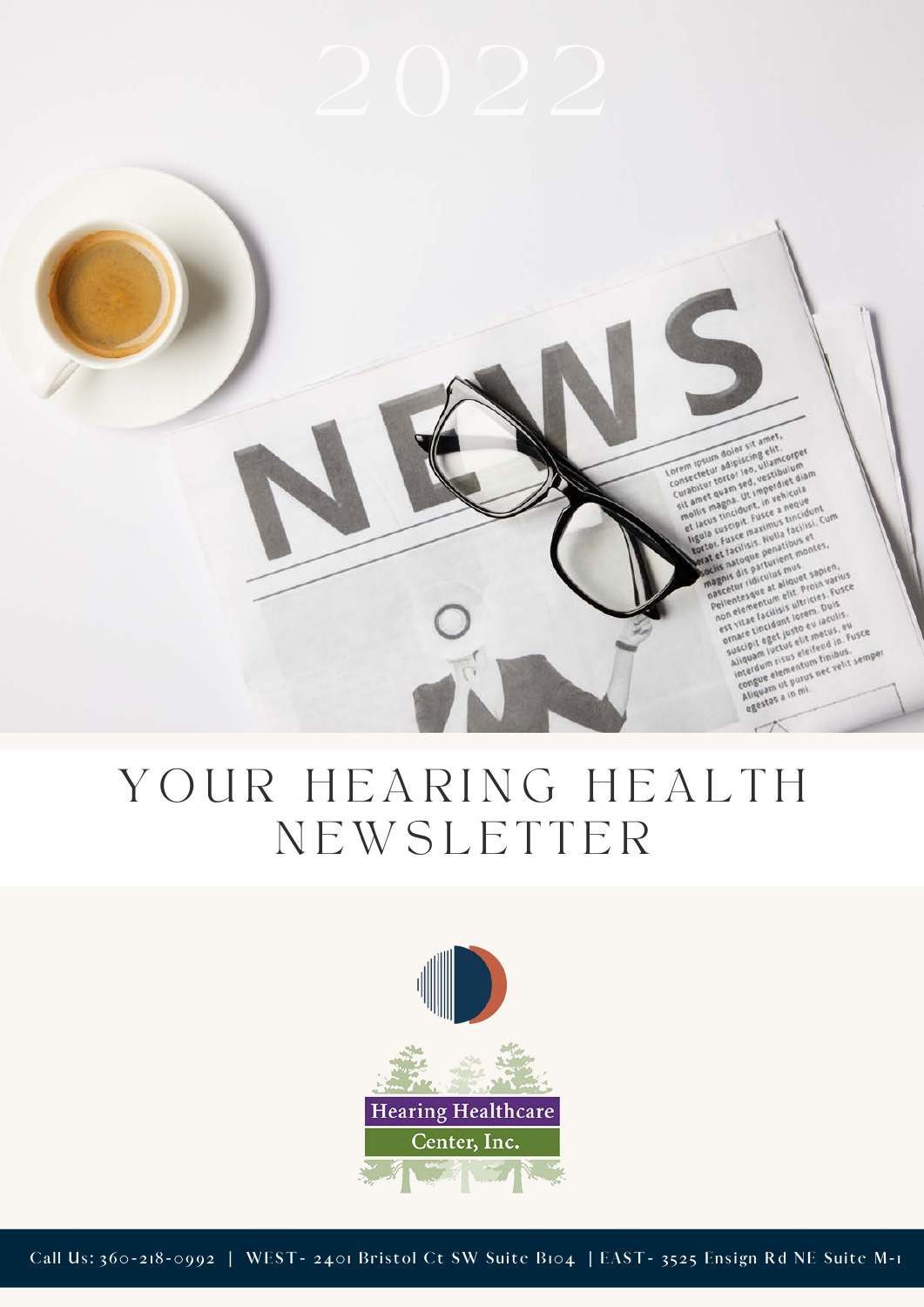

*It is with warm and full hearts that we thank you for your continued patronage. We know that you have many choices in who you see for your Hearing Healthcare, we are honored that you've chosen us to be there for you.*

Thank You

We are excited to announce THREE big changes that will make your interactions with Hearing Healthcare Centers even better, as we strive to grow in providing you the best in patient care.





Soon you will be seeing more and more about Northwest Hearing + Tinnitus.

Have no fear! Hearing Healthcare Centers is now Northwest Hearing + Tinnitus!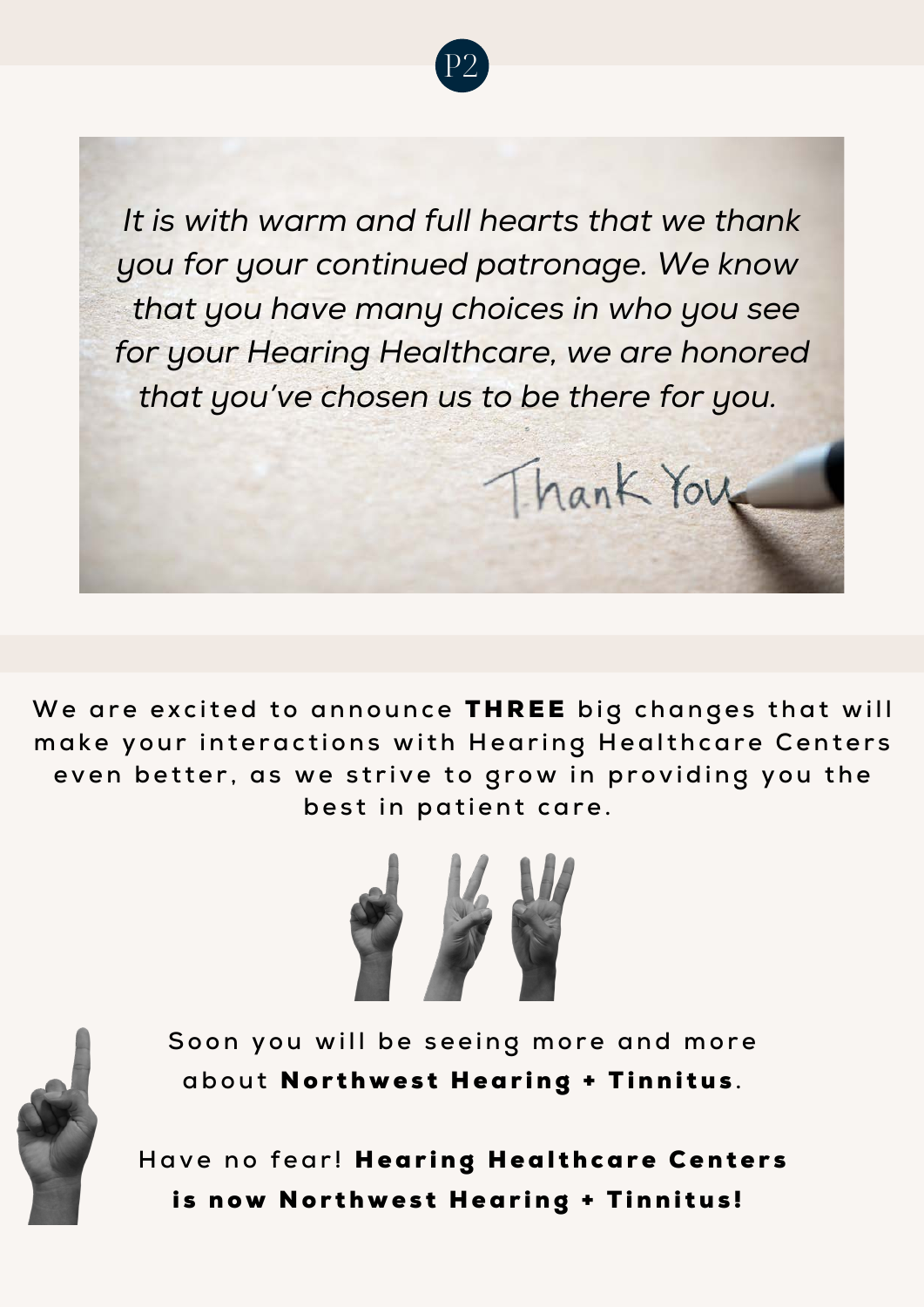

Dr. Melanie Hecker **recently purchased Mr. Putaansuu's clinics and has loved getting to know the existing staff and patients; exploring the needs of this community and how to provide optimal Audiologic care.** Tom Putaansuu **has decided to pursue his interests in educational audiology.**



## Dr. Hecker is a Doctor of Audiology and owns Northwest Hearing + Tinnitus in Seattle, WA. **She**

**has a proven track record of blending personalized patient care, premier technology and boutique medical care. Outside of these operations, Dr. Hecker is a well known public speaker. She enjoys traveling, cooking, and spending tme with her son, Pierce, who loves soccer and playing guitar.** 

Dr. Hecker **is honored and excited to continue the legacy of** Hearing Healthcare Centers **– taking the best care of the patients, staff and community. Please feel free to reach out to her with any thoughts on how to improve the patient experience directly at**

**m e l a n i e @ n o r t h w e s t a u d i o l o g y . c o m**

Dr. Hecker looks forward to bringing more of what YOU want to your Hearing Healthcare.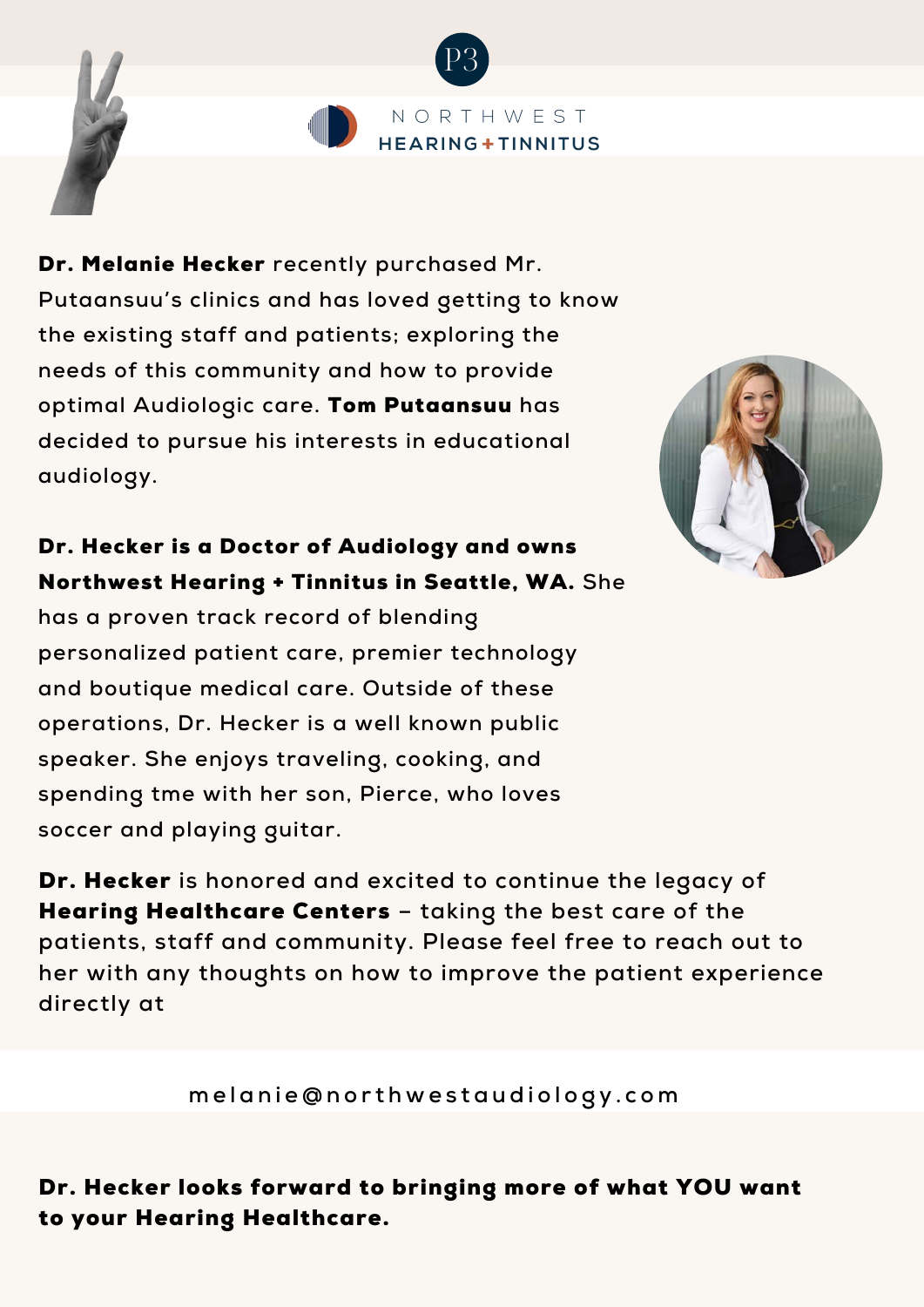



## NORTHWFST **HEARING + TINNITUS**



Northwest Hearing + Tinnitus started as a single location, independently owned and operated, in Seattle. Since opening our doors in 1988, our practice has evolved into **b e c o m i n g S e a t t l e ' s** e d u c a t i o n a l **a n d** h e a l t h c a r e **r e s o u r c e f o r** hearing and tinnitus treatment. Our branding, mission, and culture have since evolved and expanded with the addition of new services and locations in Olympia, WA.

Our **brand** represents trusted providers who are equally informed and passionate in diagnosing and treating hearing loss and tinnitus. Our team of clinical and administrative professionals share a mission to *educate* and *empower* patients to get them back to their Life -- Reconnected. Our Doctors of Audiology accomplish this in accordance with the patient's needs and wants - not a one size fits all approach.

## We Specialize In:

- **•** Hearing evaluations | Consultations | Prescribed hearing aid fittings (ages 3+)
- **Tinnitus evaluations | Consultations | Tinnitus treatment**
- **Ototoxicity monitoring (for chemotherapy patients)**